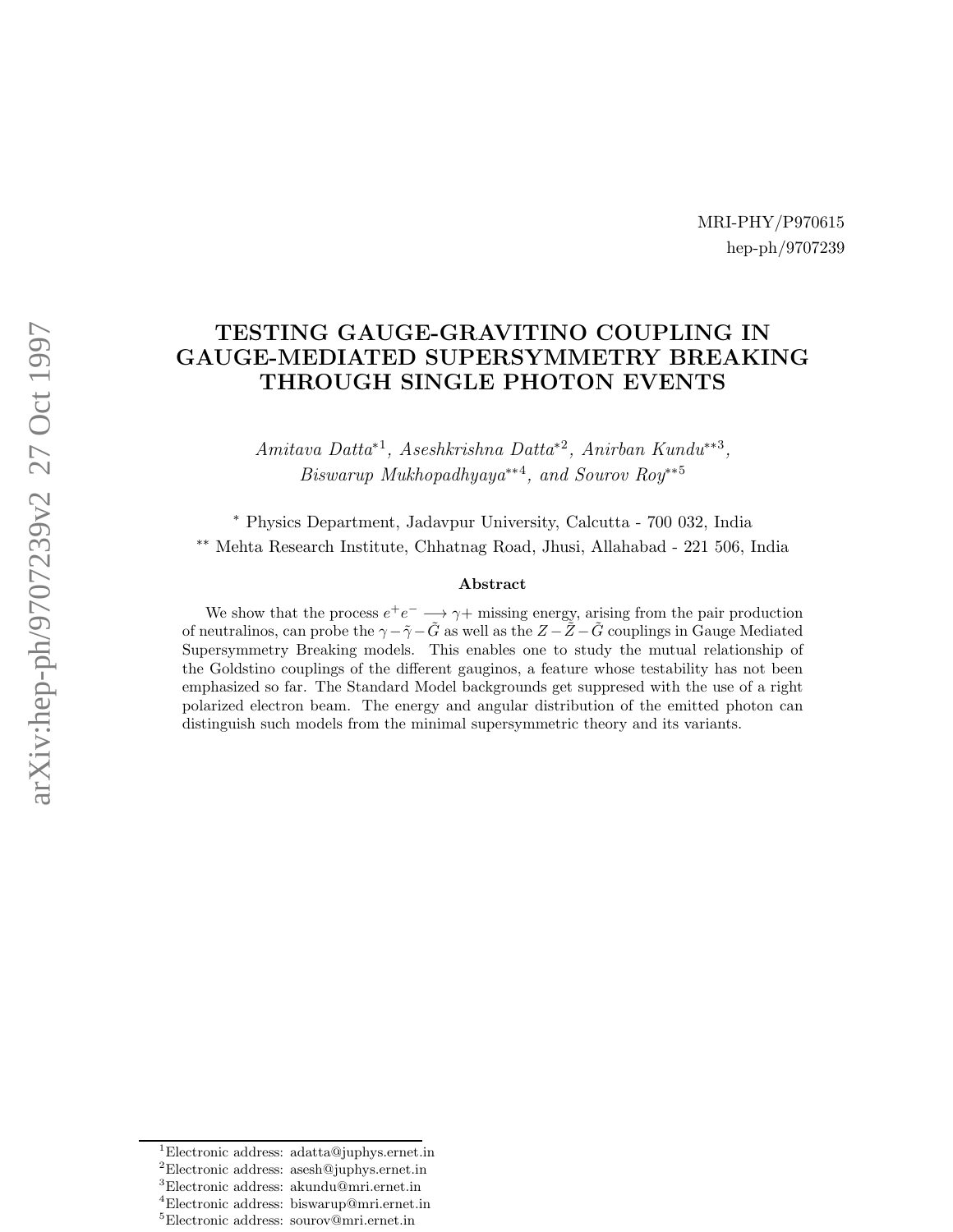Distinguishing between various types of supersymmetry (SUSY) breaking schemes is one crucial task ahead of those who are engaged in the search for SUSY in nature [1]. Models with Gauge Mediated Supersymmetry Breaking (GMSB) [2] have recently attracted considerable attention in this context [3, 4, 5, 6]. The salient feature of such models is that SUSY breaking is communicated radiatively to the observable sector via ordinary gauge interactions, as opposed to more conventional theories where gravitation plays a decisive role. This is usually implemented by introducing a messenger sector, consisting of vectorlike quark and lepton superfields  $\hat{\psi}$ . The messenger superpotential contains a term of the form of  $\lambda S\hat{\psi}\hat{\psi}$ , where S is a gauge singlet superfield. The scalar and auxiliary components of  $S$  acquire vacuum expectation values (VEV) via interactions with the hidden sector. This lifts the mass degeneracy between the messenger fermions and sfermions. The observable gauginos and sfermions acquire their masses at the one- and two-loop levels respectively, with the messenger fields participating in the loops. The gaugino, squark and slepton masses are thus all related. An advantage of this scheme is that flavour-diagonal sfermion masses are induced at a rather low energy scale (∼ 100 TeV or so). This suppresses flavour-changing neutral currents which could be potentially dangerous in supergravity type models due to interactions of heavy fields above the Grand Unification scale [7]. Here the gravitino  $(\tilde{G})$  becomes very light ( $\sim 1$  eV). Therefore, the lightest Standard Model superparticle can decay into it. Thus the so-called lightest SUSY particle (LSP) of the conventional model now becomes the next lightest SUSY particle (NLSP), and is unstable; in fact, in the minimal version of GMSB, it can decay within the detector over a large part of the parameter space<sup>1</sup>, making the observable signals radically different from those of the minimal

<sup>&</sup>lt;sup>1</sup>As can be seen, for example, from Bagger *et al.* in ref [5], a neutralino NLSP  $\chi$  can decay within the detector so long as the parameter M/ $\Lambda$  (defined later in the text) is not appreciably higher than 100, and if  $|\vec{p}_y| \sim m_y$ . The decay length can possibly be larger if the gravitino decay constant gets contributions from additional fields present in the SUSY breaking sector, as discussed by Ambrosanio et al. in ref. [9].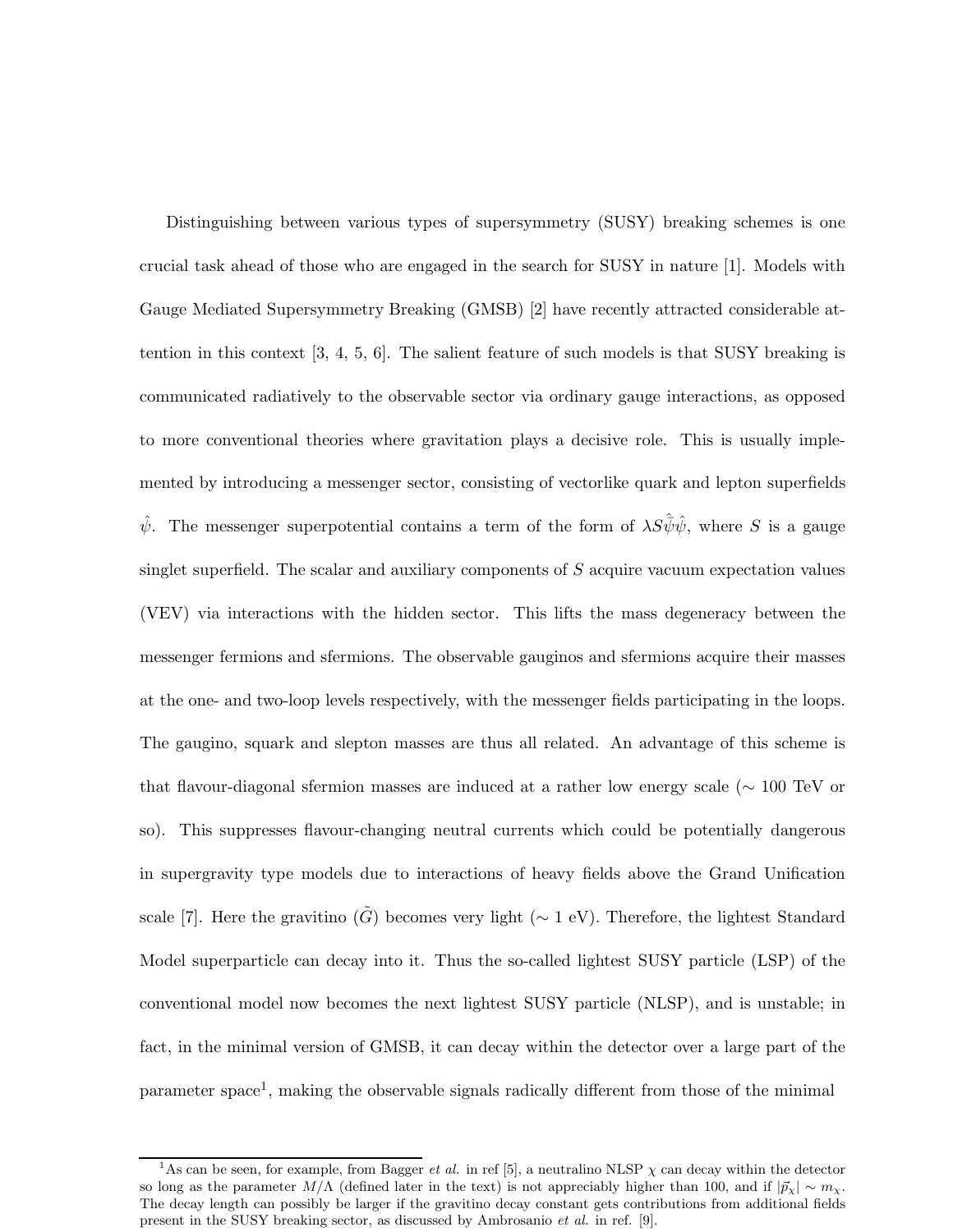#### SUSY Standard Model (MSSM).

If there is one generation of messengers, the lightest neutralino is the NLSP. With a larger number of messenger generations, a right slepton may take that place. Here we are considering the case with a neutralino NLSP, where the messenger fields form one complete  $5 + \overline{5}$  of  $SU(5)$ . The entire mass spectrum as well as the chargino and neutralino mixing matrices are determined by the messenger mass scale M, and more crucially, by a parameter  $\Lambda$  (the ratio of the VEVs of the scalar and auxiliary components of S), together with the Higgsino mass parameter  $\mu$ , tan  $\beta$ (the ratio of the two Higgs' VEVs) and the number of messenger generations.

If a neutralino is the NLSP, it is almost always dominated by the Bino component. The main decay mode of such an NLSP is  $\chi_1^0 \longrightarrow \gamma \tilde{G}$ . Based on this, signals of GMSB have been predicted for colliders like the Fermilab Tevatron, LEP-2 and the Next Linear Collider (NLC) [8, 9, 10]. However, the possibility of testing the components of  $\chi_1^0$  other than the photino has so far been only briefly commented upon (for example, by Dimopoulos *et al.* in reference [5] and Ambrosanio *et al.* in reference [8]). The Zino component of  $\chi_1^0$  will give rise to the decay  $\chi_1^0 \longrightarrow Z\tilde{G}$  if  $m_{\chi_1^0} > m_Z$ , although the branching ratio will be rather small. If the signature of such a decay is available, then one can address two important issues related to the structure of GMSB. First, it will probe the composition of the NLSP. Secondly, it will provide a test for the coupling of the  $Z - \tilde{Z}$  current with the longitudinal component of  $\tilde{G}$ , whose strength is related to similar coupling of the  $\gamma$ − $\tilde{\gamma}$  current [11]. In this paper we suggest a new way of performing both these tests by considering the process  $e^+e^- \longrightarrow \chi_1^0 \chi_1^0 \longrightarrow \gamma \tilde{G} Z \tilde{G}$ , followed by the Z decaying invisibly into a pair of neutrinos. In this way, a small but finite Zino component of the NLSP shows up in single photon events (SPE) in high-energy  $e^+e^-$  colliders, the NLC in particular. As we shall demonstrate here, such events are easier to isolate from the backgrounds if polarized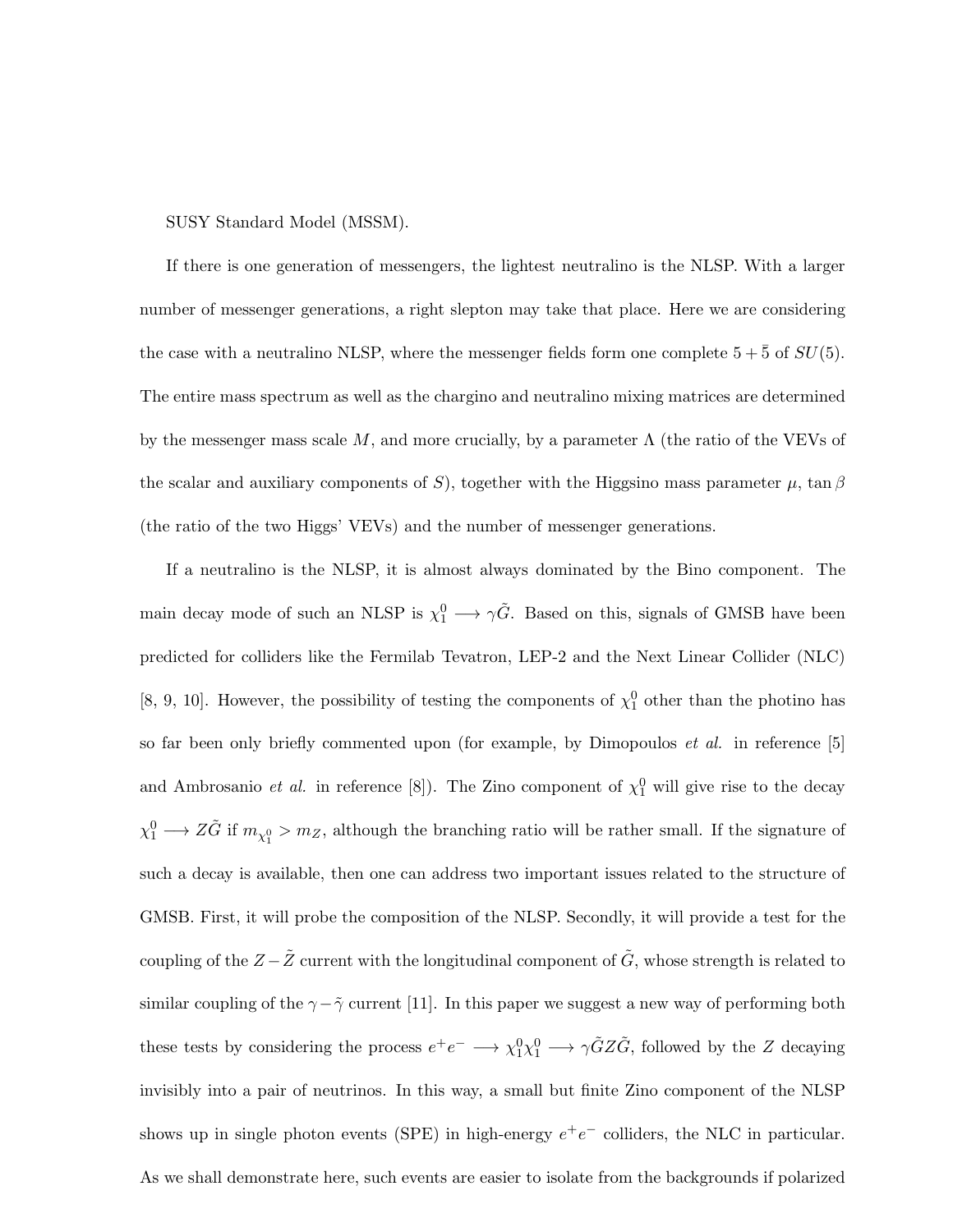electron beams are used.

The advantage of this channel is that SPEs are in any case observed with great care in  $e^+e^-$  colliders for testing QED as well as physics beyond the Standard Models with heavy stable neutral particles. In the context of GMSB, the signal proposed by us will also serve as a confirmatory test while more copious two-photon events are likely to be the primary signal.

The production cross-section of  $\chi_1^0$  pairs at high energy  $e^+e^-$  colliders as a function of the centre-of-mass energy  $\sqrt{s}$  is presented in Figure 1 for both polarized and unpolarized electron beams. Here the controlling factors are the  $\chi_1^0$  mass  $(m_{\chi_1^0})$  and the neutralino mixing angles. These are essentially determined by  $\Lambda$  throughout the parameter space of our interest. This is because in this region  $\chi_1^0$  is dominantly Bino and hence the influence of  $\mu$  or tan  $\beta$  is small. The only exception occurs if  $|\mu|$  is small compared to the gaugino mass parameters, in which case  $\chi_1^0$ has a substantial Higgsino part. Then the t-channel slepton exchange cross section is suppressed by the electron mass and the signal becomes very weak. In all the numerical results presented here, we have used  $\mu = -300$  GeV,  $\tan \beta = 10$  and  $M/\Lambda = 2$ .

As long as the gravitino mass is negligible compared to the relevant energy scale, it can be approximated by its Goldstino components. Since the Goldstino coupling to a particle-sparticle pair is universal in form,  $Z - \tilde{Z} - \tilde{G}$  and  $\gamma - \tilde{\gamma} - \tilde{G}$  couplings are related [12].  $B(\chi_1^0 \longrightarrow \gamma \tilde{G})$ and  $B(\chi_1^0 \longrightarrow Z\tilde{G})$  are thus computed in a straightforward way. Some representative branching ratios are listed in Table 1. It can be seen from the table that over a large region of the parameter space  $B(\chi_1^0 \to Z\tilde{G})$  is small but non-negligible. For relatively large  $m_{\chi_1^0}$ , it can be as large as 23%. However, in these cases the production cross-section is suppressed due to a correspondingly large selectron mass which occurs in the t and u-channel propagators.

¿From Figure 1 and Table 1, it is clear that at  $\sqrt{s}$  = 500 GeV, the signal cross section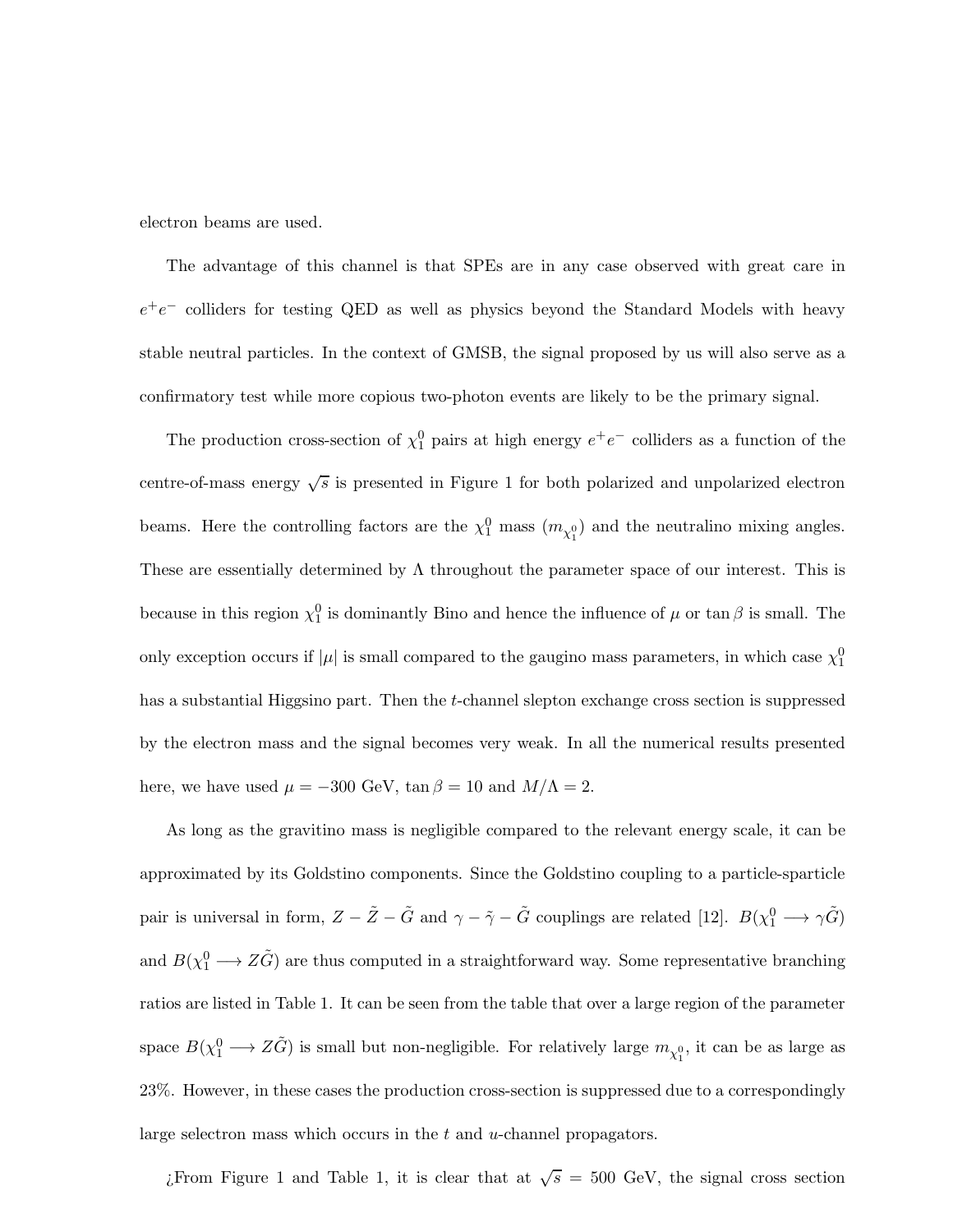without any kinematical cut is of the order of a few fb. The main irreducible Standard Model background comes from  $e^+e^- \longrightarrow \nu\bar{\nu}\gamma$  whose cross section is 5.7 pb for unpolarized beams [13]. This is large enough to swamp the signals.

The situation improves somewhat with the introduction of kinematical cuts. Following [14] we have introduced a set of cuts as given below:

$$
95 \text{ GeV} < E_{\gamma} < 225 \text{ GeV}, \quad 40^{\circ} < \theta_{\gamma} < 140^{\circ}. \tag{1}
$$

These cuts also take care of the background from the radiative Bhabha scattering where the charged particles in the final states are lost in the beam pipe [15]. The signal cross section with these cuts are plotted in Figure 2. Only for a limited region of the parameter space the statistical significance  $S/\sqrt{B}$  rises above 2, where S and B are respectively the number of signal and background events corresponding to an integrated luminosity of 30  $\text{fb}^{-1}$ . By strengthening the lower cut on  $E_{\gamma}$  the significance increases somewhat but is always well below 5. The situation does not improve by using alternative sets of cuts,  $e.g.,$  the one proposed in [15]. One, therefore, is forced to the conclusion that the situation is not optimistic for unpolarized beams.

The signal improves drastically when polarized electron beams are available [16]. In this case, the irreducible Standard Model background from  $\nu\bar{\nu}\gamma$  is heavily suppressed since the tchannel W-exchange diagrams do not contribute anymore. The signal, on the other hand, is jacked up due to the larger hypercharge of the right-handed gauge singlet electron coupling with the Bino-dominated NLSP. Using the above cuts, some representative signal cross sections with 100% right-polarized electrons at  $\sqrt{s} = 500$  GeV are plotted in Figure 3. Also plotted are the values corresponding to different significance levels. Here we have conservatively assumed an integrated luminosity of 10 fb<sup>-1</sup> with polarized beams. It is seen that for 130 GeV  $\leq m_{\chi_1^0} \leq$ 210 GeV, the signal is above the  $5\sigma$  level. We have also checked that the other source of standard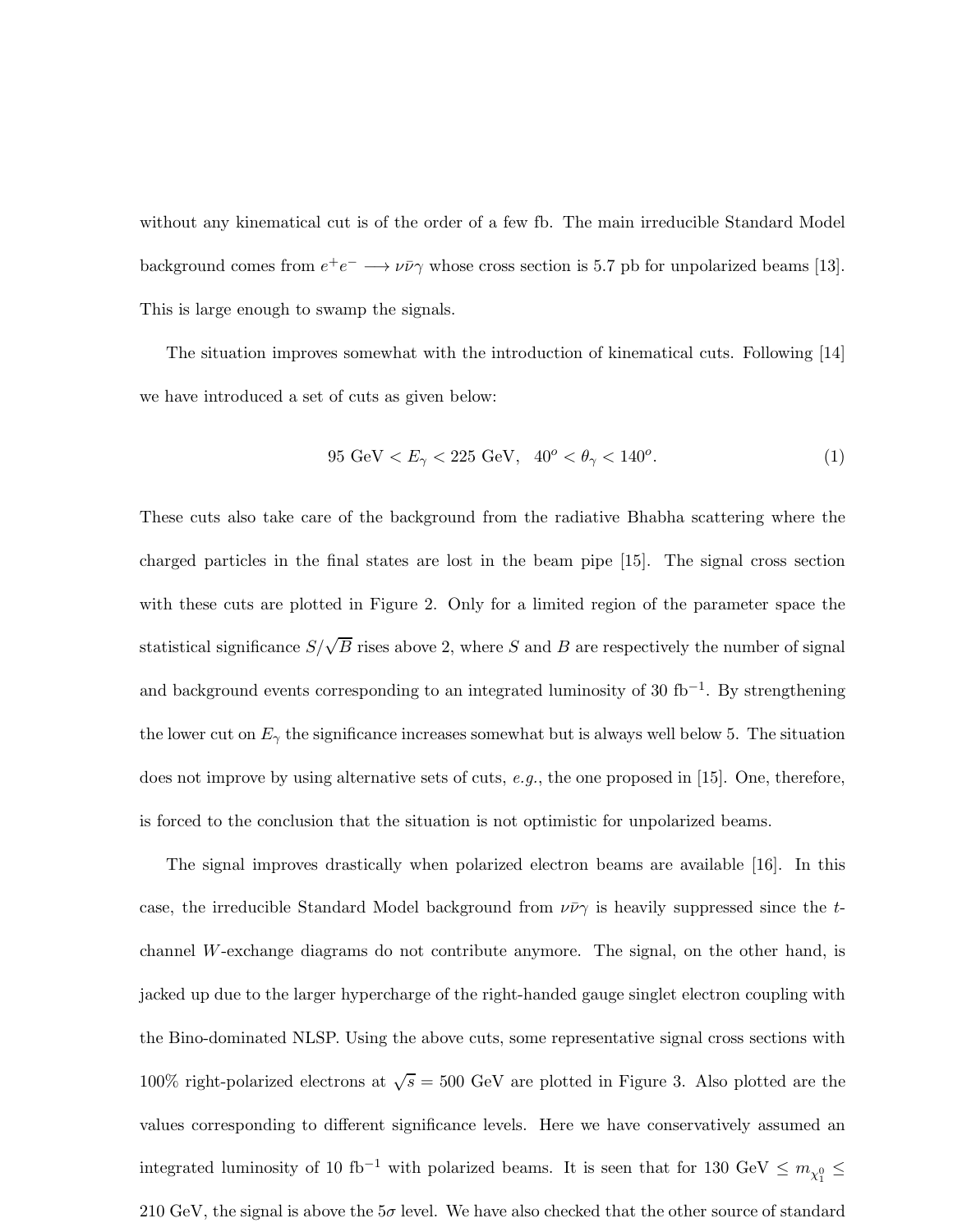model backgrounds, namely,  $e^+e^- \longrightarrow ZZ\gamma$  followed by both the Z's decaying invisibly, is not significant for the polarized signals even at a  $10\sigma$  level [17]. Figures 2 and 3 also confirm the fact that the dependence of the signal on  $\mu$  is negligible for  $|\mu|$  larger than the gaugino mass parameters. It should be emphasized that an even larger region of the parameter space can be explored if (a) a larger  $\sqrt{s}$  is available, and (b) one has a larger integrated luminosity. Thus SPEs provide us with a strong handle on the  $Z - \tilde{Z} - \tilde{G}$  interaction in the GMSB scenario.

However, the task of distinguishing GMSB from conventional SUSY scenarios is still to be accomplished. This is important because the latter may also lead to an excess of SPEs at the NLC. The relevant processes there are  $|14, 18|$ 

*i)* 
$$
e^+e^- \longrightarrow \chi_1^0 \chi_1^0 \gamma
$$
  
\n*ii)*  $e^+e^- \longrightarrow \tilde{\nu}\tilde{\nu}\gamma$   
\n*iii)*  $e^+e^- \longrightarrow \chi_i^0 \chi_j^0 \gamma$   $(i, j = 1, 2; i = j \neq 1)$ 

Processes (ii) and (iii) occur in the special case where  $\tilde{\nu}$  and  $\chi_2^0$  decay invisibly (the "Virtual LSP" scenario [19]).

In Figure 4 we present the uncut cross sections with right polarized electron beams for the above processes. The relevant formulae can be obtained from the Appendix of [14] by taking limits appropriate for right polarized beams. We have chosen the SUSY parameters in such a way as to keep the MSSM contribution on the higher side so that the challenge of distinguishing GMSB signals from them becomes most obvious. These include three cases where the invisible final state comes from the lightest neutralino (LSP), the LSP and the  $\tilde{\nu}$  and the LSP, the  $\tilde{\nu}$  and the second lightest neutralino. The  $\tilde{\nu}$  contributes when its dominant decay is invisible through the channel  $\tilde{\nu} \longrightarrow \chi_1^0 \nu$ . In such a case,  $\chi_2^0$  may also become invisible if its dominant decay mode is  $\chi_2^0 \longrightarrow \nu \tilde{\nu}$  It is seen from Figure 4 that the size of this signal is larger than that of GMSB,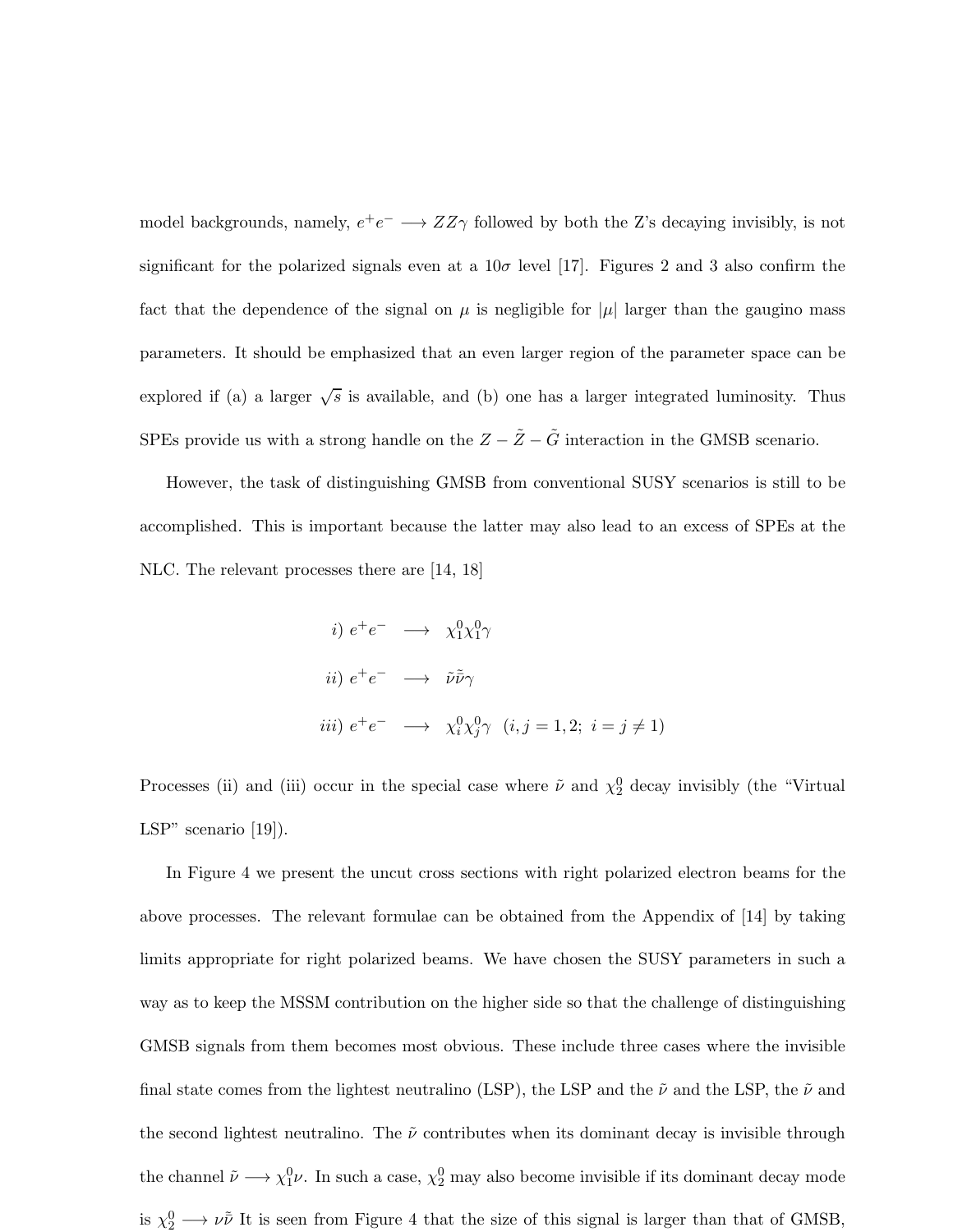and can very well mimic it. Thus, the size of the signal alone cannot be the deciding factor in discriminating between the two scenarios.

The two scenarios, however, can be distinguished from the energy and angular distributions of the final state photon. We present in Figure 5 the  $E_{\gamma}$  distributions in GMSB as well as in MSSM, subject to the angular cut  $40^{\circ} < \theta_{\gamma} < 140^{\circ}$ . The curve corresponding to GMSB is almost flat and shows the end-points characteristic of two-body decays. Moreover, it extends to higher values of  $E_{\gamma}$  compared to the MSSM distribution. On the other hand, the MSSM curves with different choices of SUSY parameters show a continuous fall with energy, which can be clearly distinguished from the previous case.

In Figure 6, we show the angular distribution in the two scenarios subject to the energy cuts 95 GeV  $\lt E_{\gamma}$   $\lt$  225 GeV. The MSSM distributions are well-populated for photons relatively closer to the beam pipe with a distinct dip in the central region. On the contrary, the GMSB signal shows exactly the opposite trend. It may be argued that the  $Z - \tilde{Z} - \tilde{G}$  may also be probed by processes where the Z decays into a pair of jets. In such cases, the signal size will definitely be larger. The dominant background in this case will come from  $e^+e^- \longrightarrow q\bar{q}\gamma$ . It may be naively argued that a missing energy cut can discriminate the GMSB signal from the background. However, jet fragmentation, mismeasurement of jet momenta, soft gluon radiation etc. make the computation of the background much more cumbersome and uncertain.

We have repeated the calculation by varying the degree of polarization of the  $e^-$  beam. Our main conclusions remain qualitatively unaffected as long as more than 90% right-polarized electron beams are available.

In conclusion, we reiterate that an excess of single photon events at the NLC with polarized electron beams may provide a strong evidence for the  $Z-\tilde{Z}-\tilde{G}$  coupling which is an inescapable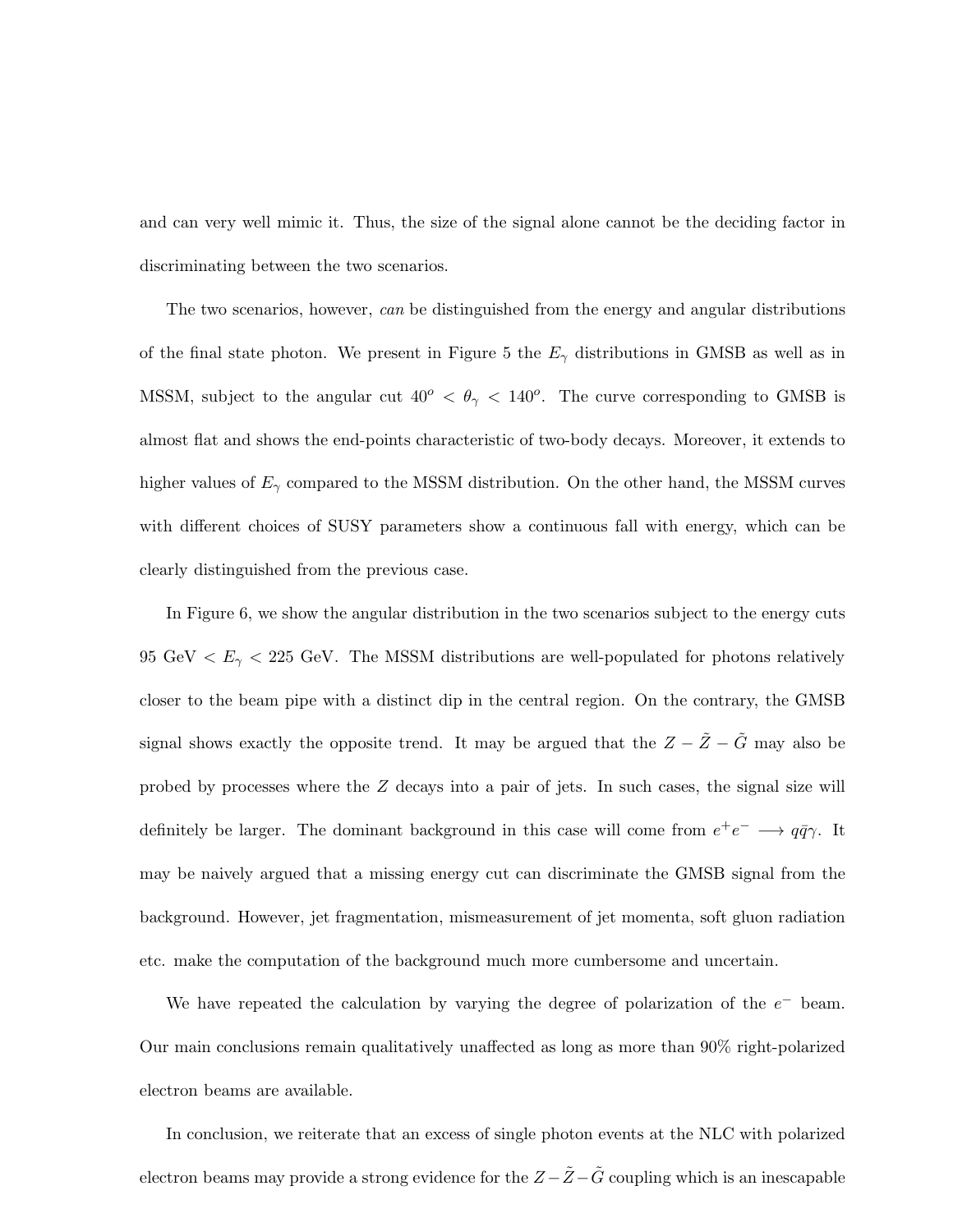consequence of the GMSB scenario. The Zino component of the NLSP can also be tested by the same signal. The signal is distinguishable not only from the Standard Model background but also from similar signals arising in MSSM without a light gravitino.

Amitava Datta's work is supported by the Department of Science and Technology, Government of India, under grant no. SP/S2/K-07/92. The work of Aseshkrishna Datta has been supported by the Council for Scientific and Industrial Research, India. AK and SR acknowledge the hospitality of the Theory Group, Saha Institute of Nuclear Physics, Calcutta, and BM and SR thank the Physics Department, Jadavpur University, where part of this work was done.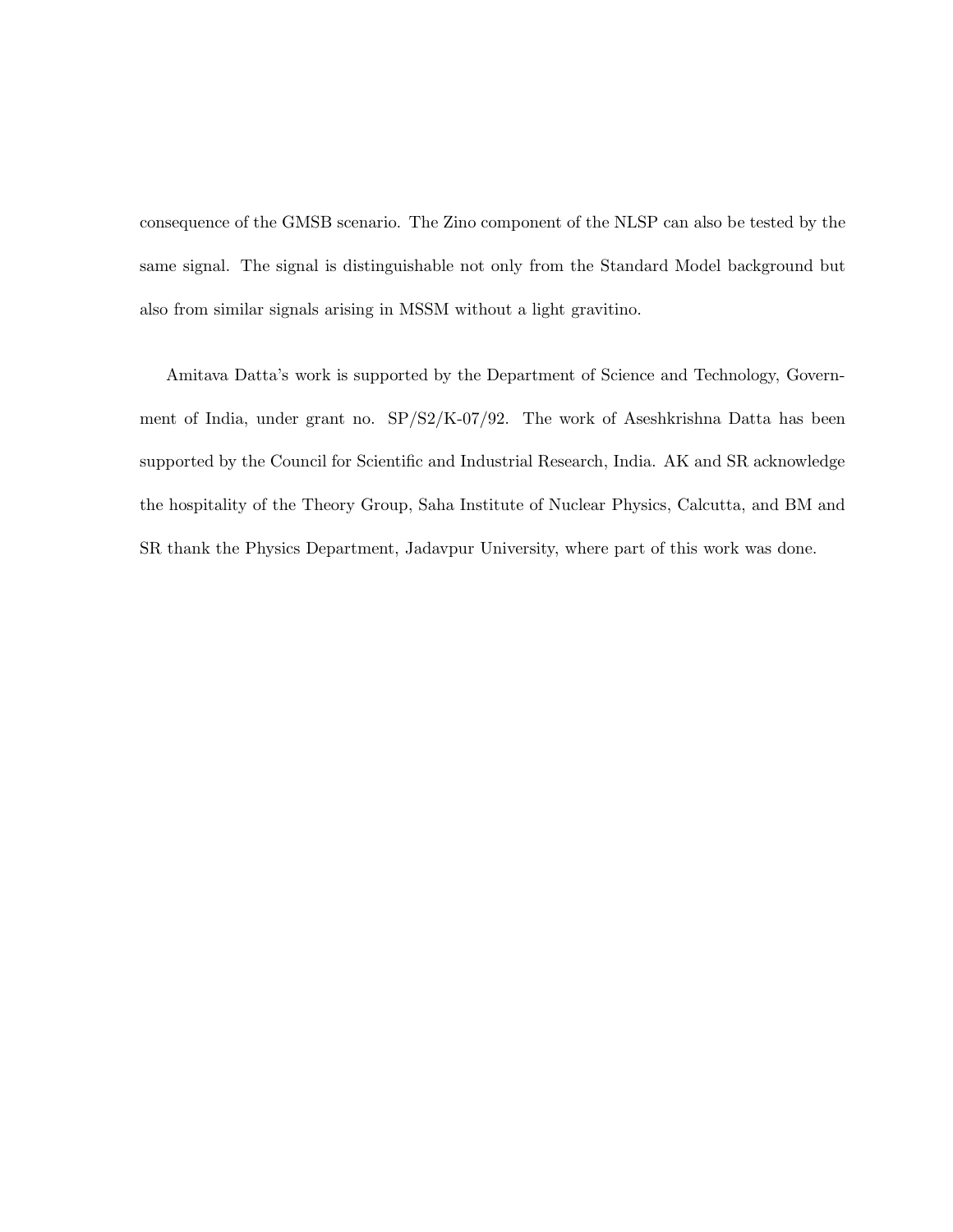| $M$ (TeV) | $m_{\chi_1^0}$ (GeV) | $B(\chi_1^0 \to \gamma \tilde{G})$ | $B(\chi_1^0 \to Z\tilde{G})$ |
|-----------|----------------------|------------------------------------|------------------------------|
| 160       | 111.5                | 0.996                              | 0.004                        |
| 190       | 132.0                | 0.975                              | 0.025                        |
| 220       | 152.4                | 0.943                              | 0.057                        |
| 250       | 172.5                | 0.910                              | 0.090                        |
| 280       | 192.3                | 0.878                              | 0.122                        |
| 310       | 211.5                | 0.846                              | 0.154                        |
| 340       | 229.8                | 0.812                              | 0.188                        |
| 370       | 246.4                | 0.767                              | 0.233                        |

### Table 1

The branching ratios of the lightest neutralino that can be produced in the NLC with  $\sqrt{s} = 500$ GeV, to a photon and to a Z (alongwith a  $\tilde{G}$  in each case). We have chosen  $\mu = -300 \text{ GeV}$ ,  $\tan\beta=10$  and  $M/\Lambda=2.$  The decay of the NLSP to a Higgs is negligible.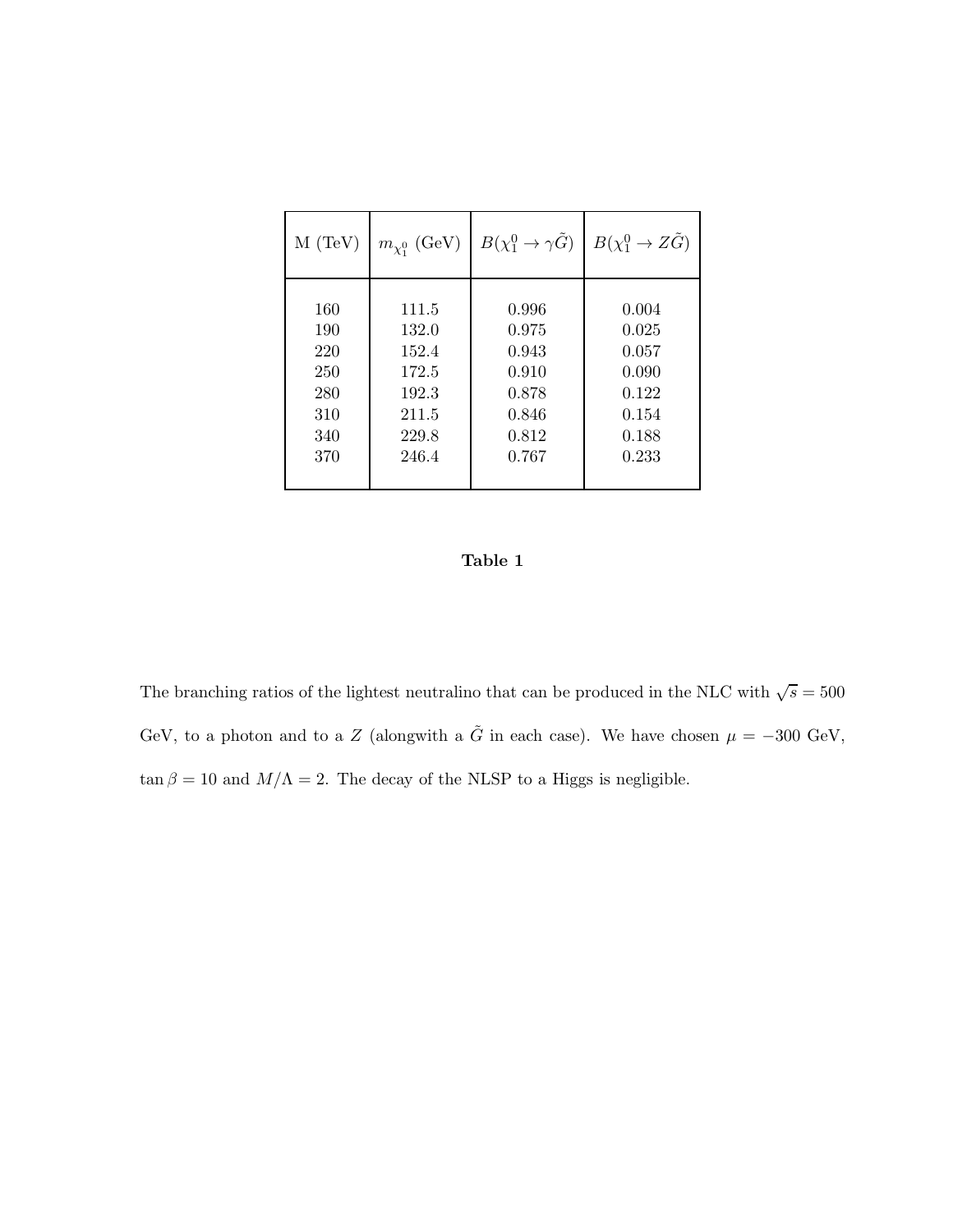# References

- [1] For introductory reviews, see, e.g., H.P. Nilles, Phys. Rep. 110 (1984) 1; H. Haber and G.L. Kane, Phys. Rep. 117 (1985) 75.
- $[2]$  M. Dine and W. Fischler, Nucl. Phys. B204 (1982) 346; L. Alvarez-Gaumé, M. Claudson and M.B. Wise, Nucl. Phys. B207 (1982) 96; S. Dimopoulos and S. Raby, Nucl. Phys. B219 (1983) 479.
- [3] M. Dine and A.E. Nelson, Phys. Rev. D48 (1993) 1277; M. Dine, A.E. Nelson and Y. Shirman, Phys. Rev. D51 (1995) 1362; M. Dine et al, Phys. Rev. D53 (1996) 2658.
- [4] S. Dimopoulos and G.F. Giudice, Phys. Lett. B393 (1997) 72; G. Dvali and M. Shifman, Phys. Lett. B399 (1997) 60; M. Hotta, Izawa K.-I. and T. Yanagida, Phys. Rev. D55 (1997) 415; S.P. Martin, Phys. Rev. D55 (1997) 3177; L. Randall, hep-ph/9612426.
- [5] J. Bagger *et al*, Phys. Rev. Lett. 78 (1997) 1002, (E) *ibid* 78 (1997) 2497; Phys. Rev. D55 (1997) 3188; S. Dimopoulos, S. Thomas and J.D. Wells, Nucl. Phys. B488 (1997) 39.
- $[6]$  A. Riotto, O. Törnkvist and R.N. Mohapatra, Phys. Lett. B388 (1996) 599; N. Arkani-Hamed, J. March-Russell and H. Murayama, hep-ph/9701286; F. Borzumati, hepph/9702307.
- [7] R. Barbieri, L. Hall and A. Strumia, Nucl. Phys. B455 (1995) 219.
- [8] S. Dimopoulos et al, Phys. Rev. Lett. 76 (1996) 3494; Phys. Rev. D54 (1996) 3283; S. Ambrosanio et al, Phys. Rev. Lett. 76 (1996) 3498; Phys. Rev. D54 (1996) 5395; H. Baer et al, Phys. Rev. D55 (1997) 4463.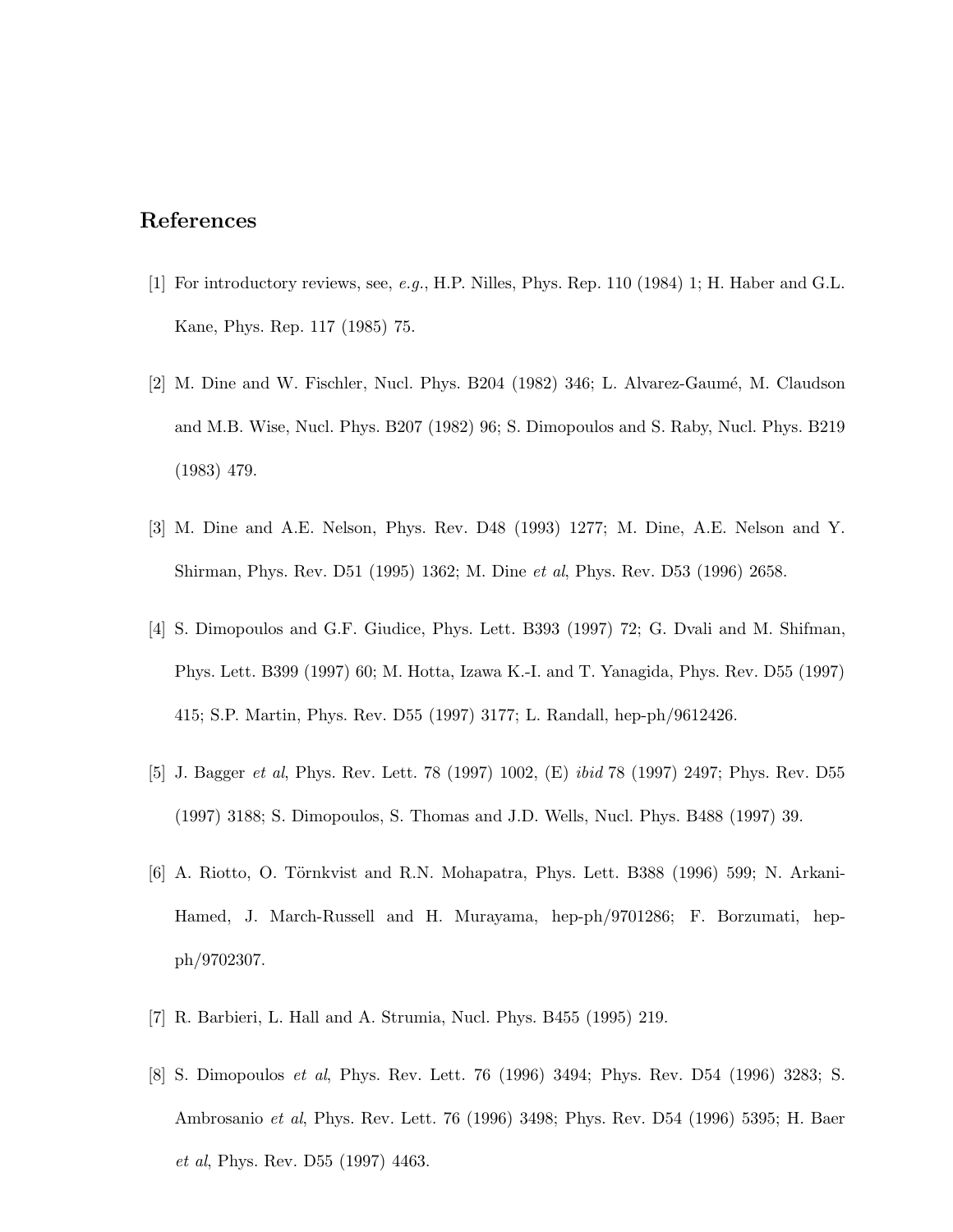- [9] S. Ambrosanio, G. Kribs and S.P. Martin, Phys. Rev. D56 (1997) 1761; J.L. Lopez, D.V. Nanopoulos and A. Zichichi, Phys. Rev. Lett. 77 (1996) 5168; D.A. Dicus, B. Dutta and S. Nandi, Phys. Rev. Lett. 78 (1997) 3055.
- [10] A. Ghosal, A. Kundu and B. Mukhopadhyaya, Phys. Rev. D56 (1997) 504.
- [11] P. Fayet, Phys. Lett. B70 (1977) 461, ibid B86 (1979) 272, ibid B175 (1986) 471; N. Cabibbo, G.R. Farrar and L. Maiani, Phys. Lett. B105 (1981) 105.
- [12] T. Gherghetta, Nucl. Phys. B485 (1997) 25.
- [13] K.J.F. Gaemers, R. Gastmans and F.M. Renard, Phys. Rev. D19 (1979) 1605; M. Caffo, R. Gatto and E. Remiddi, Nucl. Phys. B286 (1986) 293; F.A. Berends *et al*, Nucl. Phys. B301 (1988) 583.
- [14] A. Datta, A. Datta and S. Raychaudhuri, hep-ph/9605432 (to appear in Z. Phys. C).
- [15] C. Chen, M. Drees and J.F. Gunion, Phys. Rev. Lett. 76 (1996) 2002.
- [16] C.Y. Prescott, in Proceedings of the Workshop on Physics and Experiments with Linear  $e^+e^-$  Colliders, eds. F.A. Harris et al (World Scientific, Singapore, 1993) p. 379.
- [17] See, for example, V. Barger and T. Han, Phys. Lett. B212 (1988) 117.
- [18] K. Grassie and P.N. Pandita, Phys. Rev. D30 (1984) 22.
- [19] A. Datta, B. Mukhopadhyaya and M. Guchait, Mod. Phys. Lett. A10 (1995) 1011; S. Chakraborty, A. Datta and M. Guchait, Z. Phys. C68 (1995) 325; A. Datta, A. Datta and S. Raychaudhuri, Phys. Lett. B349 (1995) 113; A. Datta, M. Drees and M. Guchait, Z. Phys. C69 (1996) 347; A. Datta, M. Guchait and N. Parua, Phys. Lett. B395 (1997) 54.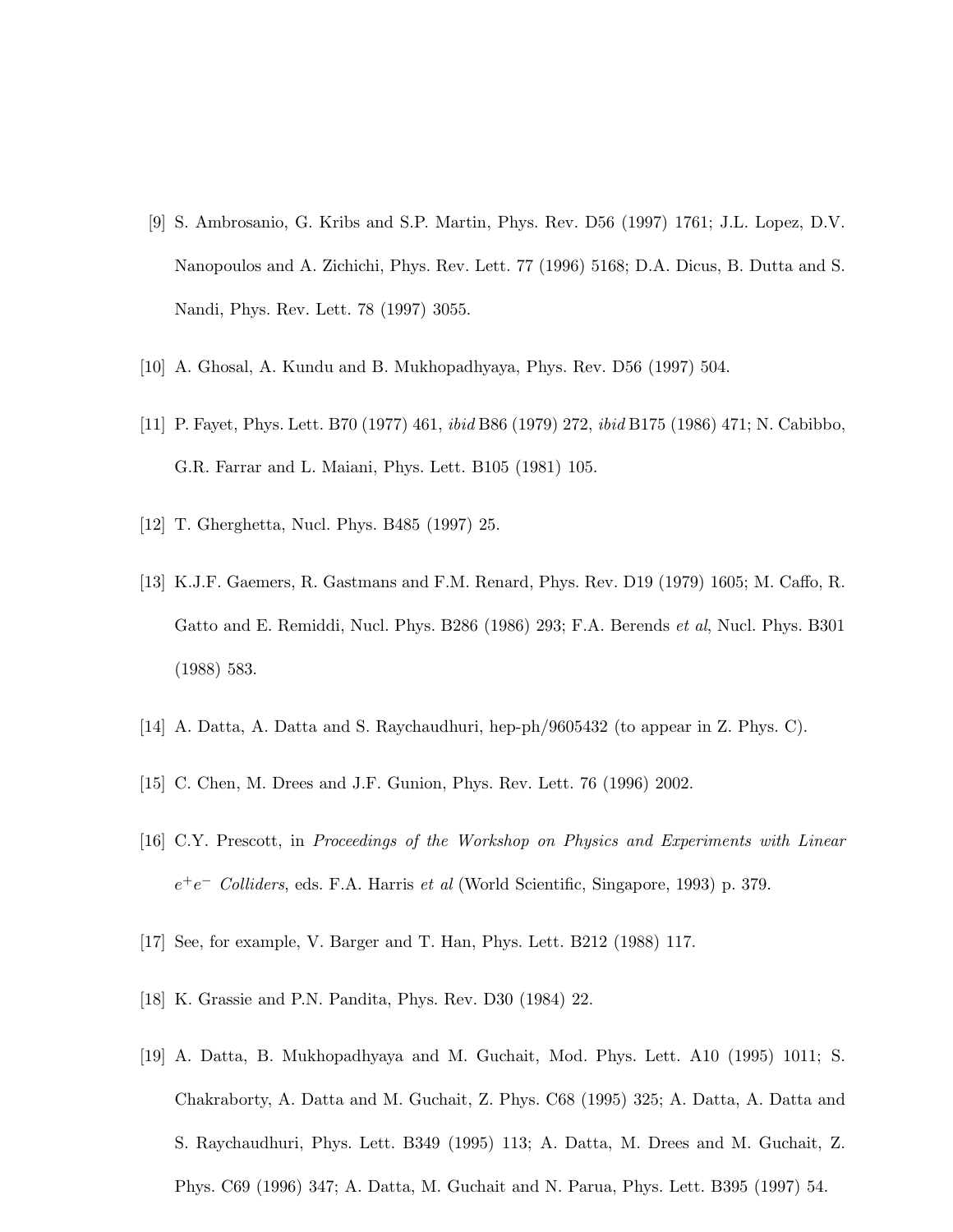

Fig. 1 The cross-section for  $e^+e^- \longrightarrow \chi_1^0 \chi_1^0$  against the center-of-mass energy, for  $\mu = -300 \text{ GeV}$ ,  $\tan \beta = 10, M = 230000 \text{ GeV}$  and  $M/\Lambda = 2$  (which yields  $m_{\chi_1^0} = 159 \text{ GeV}$ ).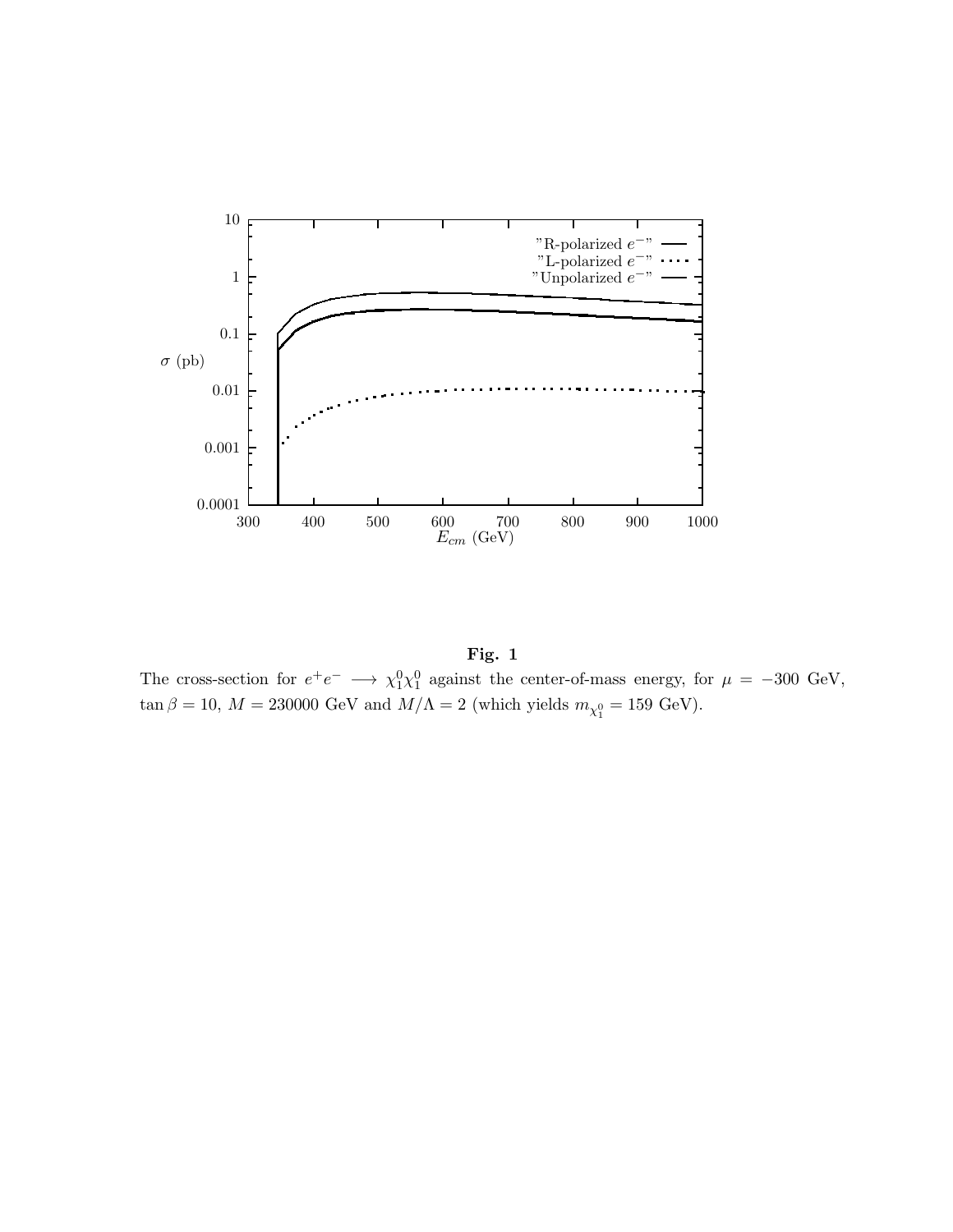



The cross section for  $e^+e^- \longrightarrow \gamma +$  missing energy against the NLSP mass with unpolarized electron beams at  $E_{cm} = 500$  GeV. Two values of  $\mu$  are used with tan  $\beta = 10$  and  $M/\Lambda = 2$ . Different levels of significance correspond to an integrated luminosity of 30  $fb^{-1}$ .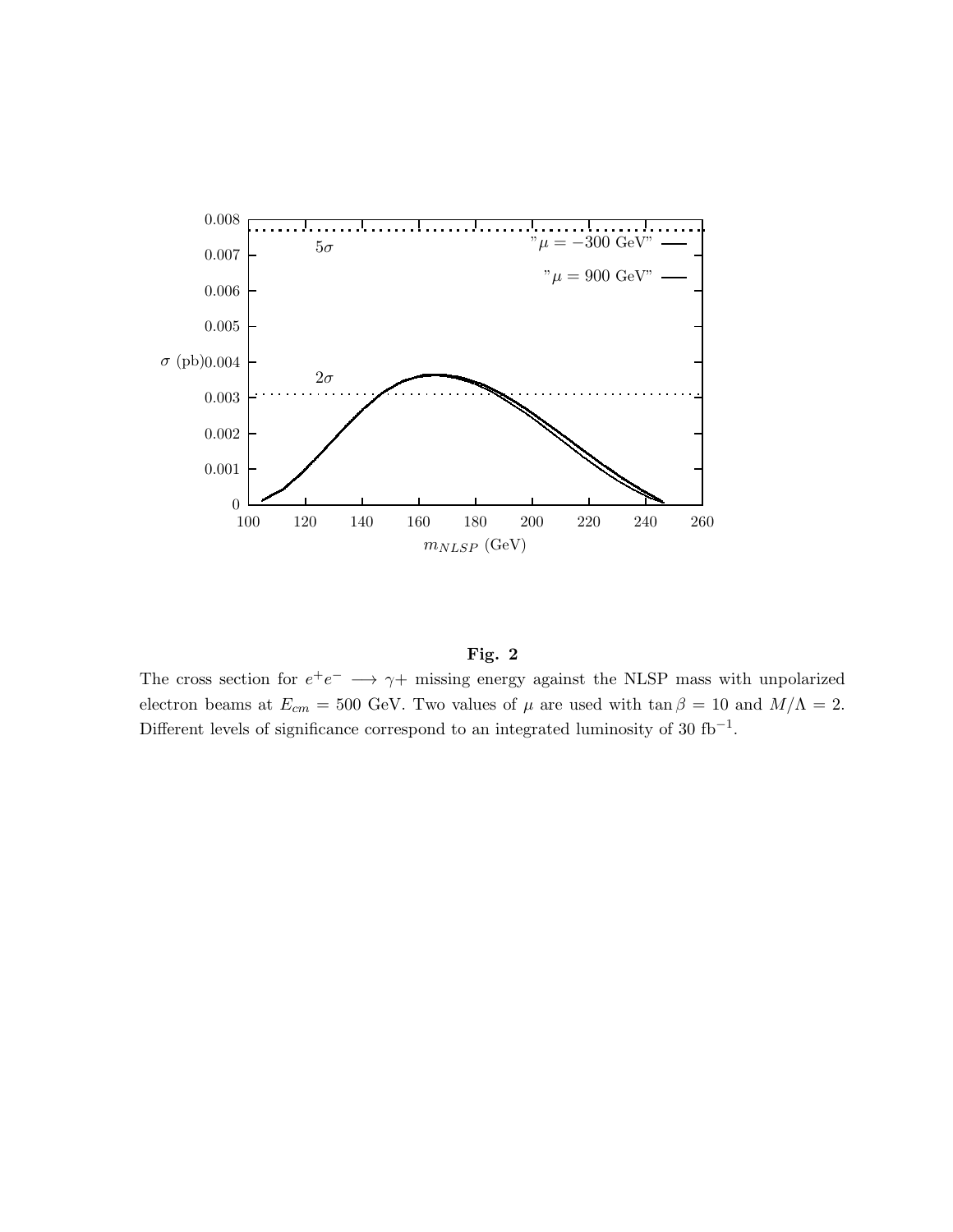

Fig. 3

Same as in Figure 2, but with 100% right-polarized electron beams. Also, different levels of significance correspond to an integrated luminosity of  $10 \text{ fb}^{-1}$ .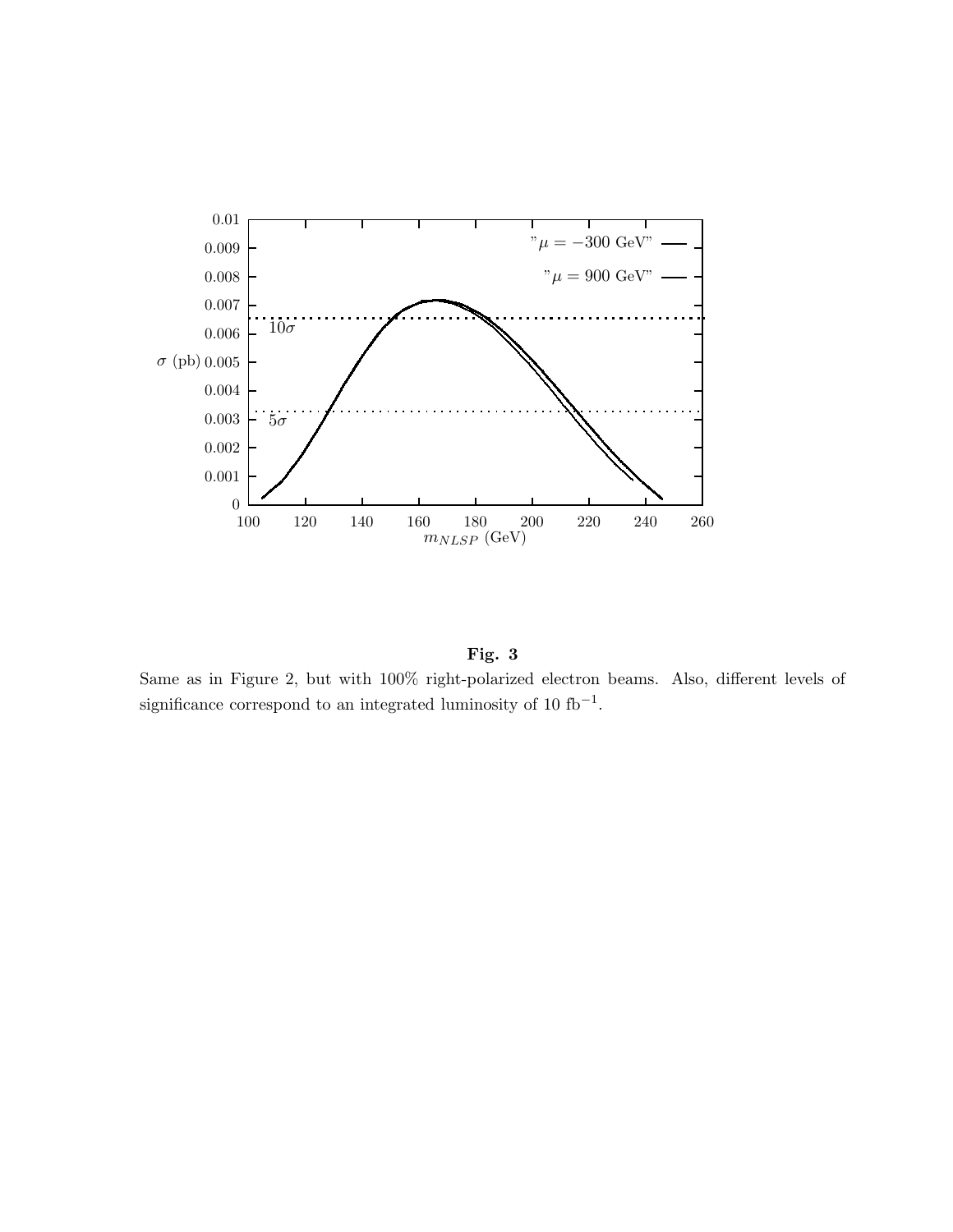

### Fig. 4

Single photon production as a function of total center-of-mass energy  $\sqrt{s}$ . The three lines are drawn with different set of parameters: (i) the contribution with  $\tilde{\nu}$  and LSP (lightest neutralino) at  $m_{\chi_1^0}$  = 71 GeV and  $m_{\tilde{\nu}}$  = 100 GeV; (ii) the contribution with Virtual LSPs ( $\tilde{\nu}$  and two lightest neutralinos) at  $m_{\chi_1^0} = 71 \text{ GeV}$  and  $m_{\tilde{\nu}} = 120 \text{ GeV}$ ; (iii) the contribution with LSP only at  $m_{\chi_1^0} = 100 \text{ GeV}$  and  $m_{\tilde{\nu}} = 150 \text{ GeV}$ . Gauge coupling unification is assumed.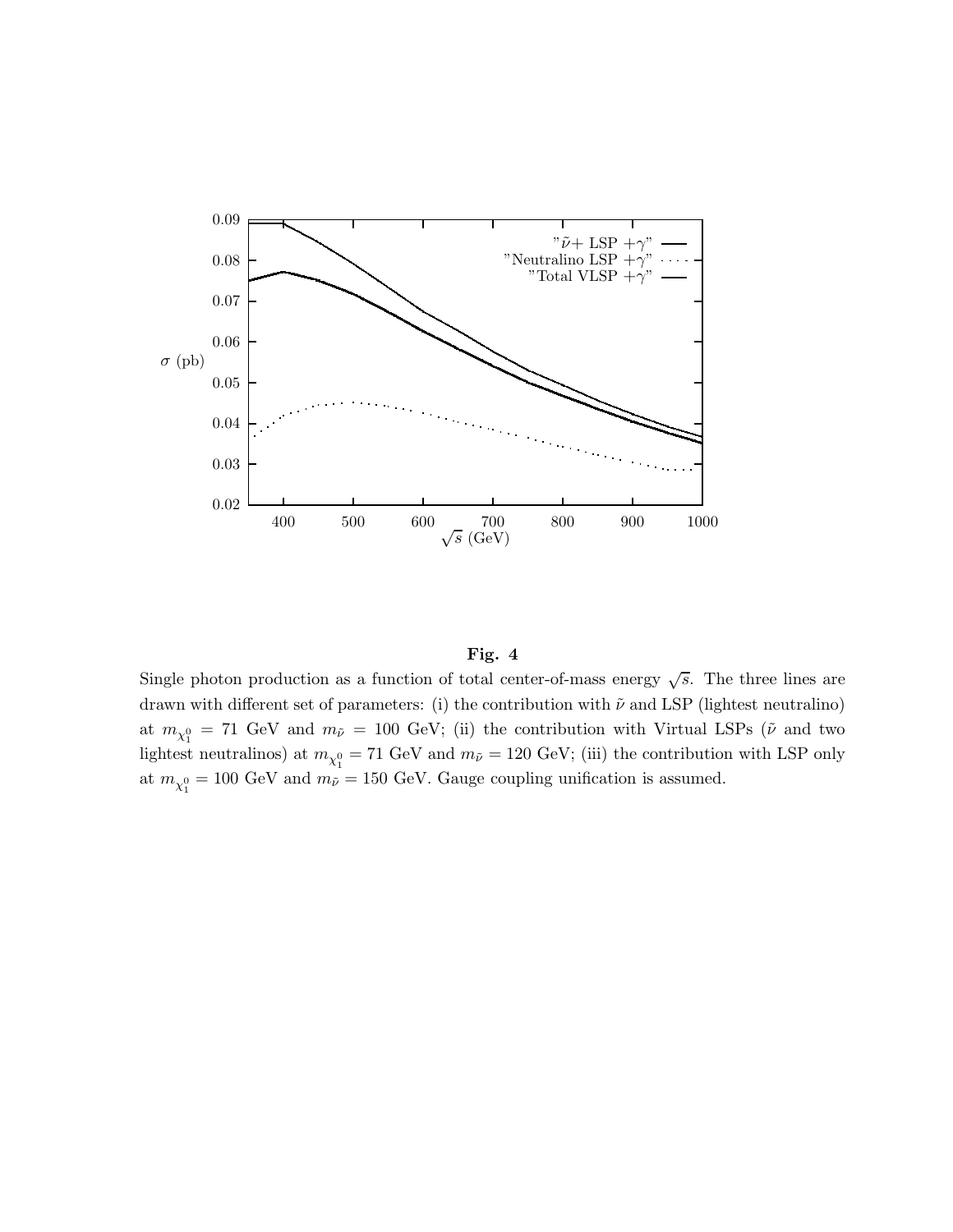

Fig. 5

Energy distribution of the emitted photon with angular cuts as stated in the text. The parameter space for GMSB is the same as in Figure 1, while for MSSM, the three curves correspond to the parameter sets shown in Figure 4.